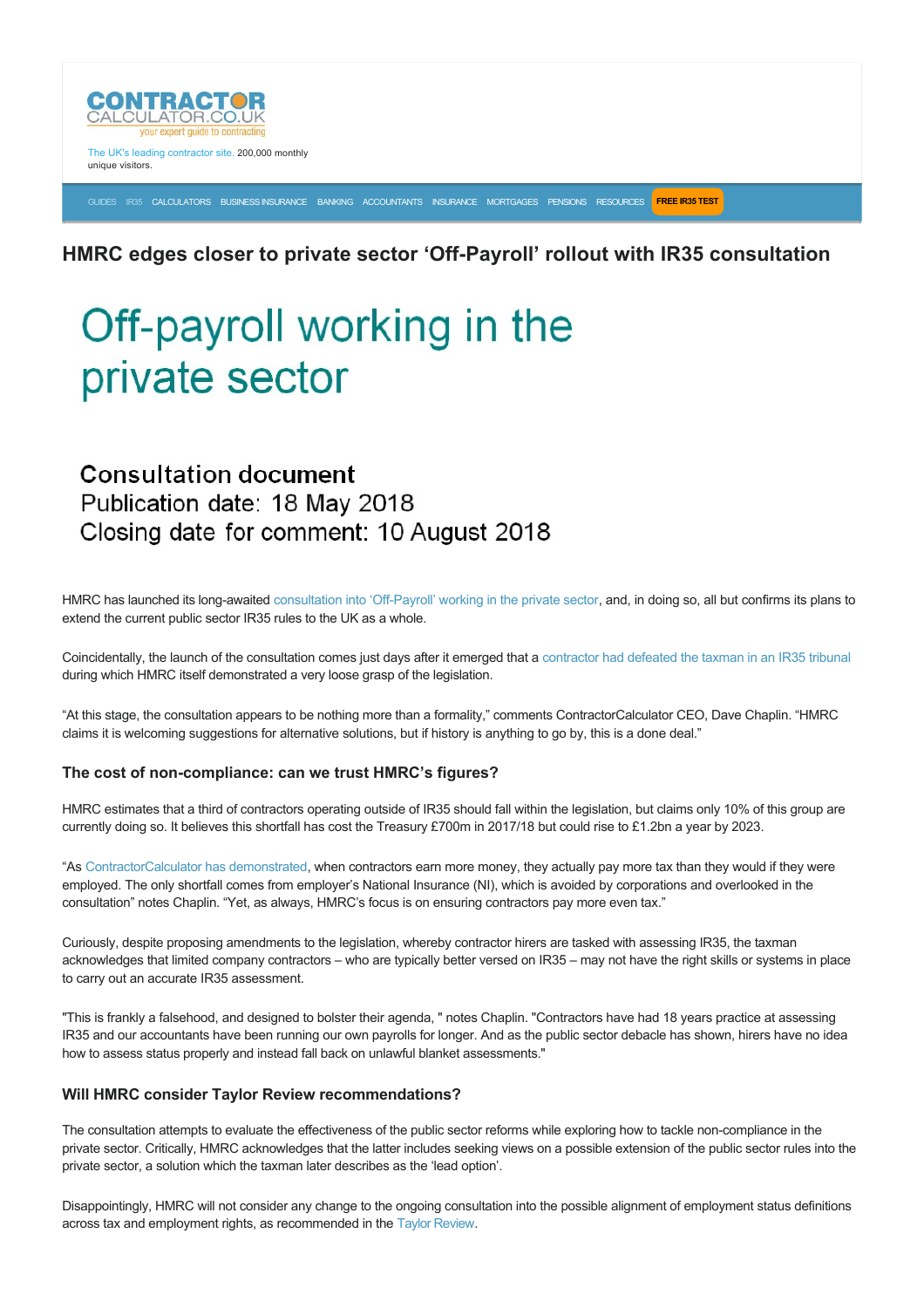"The only way that a remotely fair tax system can be achieved is by aligning tax and employment status. Yet, predictably, HMRC has omitted this from consideration right from the offset," says Chaplin.

"As we have seen in the public sector, these proposed reforms will further enable firms to force workers into false self-employment, circumventing their obligation to give them employment rights. This is wholly unacceptable."

#### **Rising tax receipts means rising compliance for HMRC**

According to HMRC, roughly 58,000 more public sector workers than expected paid tax via Pay As You Earn (PAYE) between April 2017 and February 2018, following the reforms. This claw back, it claims, has contributed to an additional £410m in tax receipts. However, these figures, as Chaplin points out, don't necessarily equate to rising compliance:

"HMRC can pat itself on the back for increasing its tax revenue, but much of it is at the expense of contingent workers being forced into false employment. Unlawful blanket assessments carried out by hirers have ensured that thousands of public sector contractors are being incorrectly taxed. Moreover, the figure doesn't account for spiralling costs that Government is paying to keep contractors on key infrastructure projects."

"A full assessment of the figures will not be available until at least Jan 2019, because of the reduced corportation tax and dividend tax receipts that will appear on self-assessment and companies CT600 forms. At the moment HMRC is ludicrously basing it's conclusions on an equation missing two out of the three variables."

Nonetheless, HMRC concludes that the reform has been successful on all fronts, dismissing factual evidence presented to demonstrate the damage that the reforms have caused as merely 'anecdotal'. ContractorCalculator was among numerous stakeholders who submitted evidence to HMRC, based on surveys which attracted thousands of respondents. HMRC has dismissed all this empirical evidence as 'rumours'.

#### **Taxman continues to heap praise on CEST**

Unsurprisingly, HMRC's summary of the independent research into the public sector reforms largely contrasts with the feedback from the contract sector. The taxman reports that roughly half of respondents said that they found the reforms easy to comply with, with HMRC's Check Employment Status for Tax (CEST) tool cited as a key reason.

"But, " notes Chaplin, "if you read the report [\(available here\)](https://assets.publishing.service.gov.uk/government/uploads/system/uploads/attachment_data/file/704931/Off-Payroll_Reform_in_the_Public_Sector.pdf), you can see that HMRC has spared it's own blushes by cherry-picking from it for their summary. Examples of omissions in the consultation are: "

- "We've found that unilaterally across the board, everything is now coming in more expensive than it was previously..... we've noticed a trend that everything has shifted up [in cost by] 10 -15%." - Central Body, Health and Social Work, 10,000+ employees
- "The people who left us when the legislation came in all said that they were going to increase their rates to absorb taxes & NI." -Site, Public Administration & Defence, 500 to 999 employees
- ".....for roles where skills were in scarcer supply or where they faced competition from private sector organisations (e.g. doctors and IT contractors)...... agencies were perceived to have had the 'upper hand' in rate negotiations and in order to maintain service delivery, public bodies were forced to increase rates."
- "We are trying to entice people to work through our payroll [instead] obviously at higher daily rates than they might charge if they were operating through their own company"

"Some clients may be finding the reforms easy to adapt to, but, if that is due to CEST, it means they aren't accurately assessing their contractors," says Chaplin. "CEST may be making hirers' lives easier, but it is not promoting compliance with IR35.

"HMRC hangs it's CEST claims off notions of certainty, and still claims it is accurate [despite no evidence being able to back it's claims](https://www.contractorcalculator.co.uk/hmrc_holds_detailed_evidence_prove_cest_540010_news.aspx). A coin-flip provides certainty, but is equally inaccurate as predicting employment status."

"It's arrogant that HMRC continues to boast about the success of CEST and completely ignore all of the evidence that demonstrates that it isn't fit for purpose. It has also yet to support its [erroneous claim that CEST doesn't need to consider mutuality of obligation](https://www.contractorcalculator.co.uk/hmrc_wrongly_claiming_all_contractors_caught_moo_539910_news.aspx) because it considers all contractors are inherently subject to it - a claim effectively refuted by judge in the [most recent IR35 case.](https://www.contractorcalculator.co.uk/ir35_case_jensal_software_ltd_v_hmrc_full_analysis_540910_news.aspx)"

"This has begun to resemble something [Orwellian akin to 1984](https://en.wikipedia.org/wiki/Ministries_of_Nineteen_Eighty-Four#Ministry_of_Truth)," Chaplin adds. "We now have our own 'Ministry of Tax Truth', set up to propagate mistruths about IR35. Government may be lapping it up, but no-one else is."